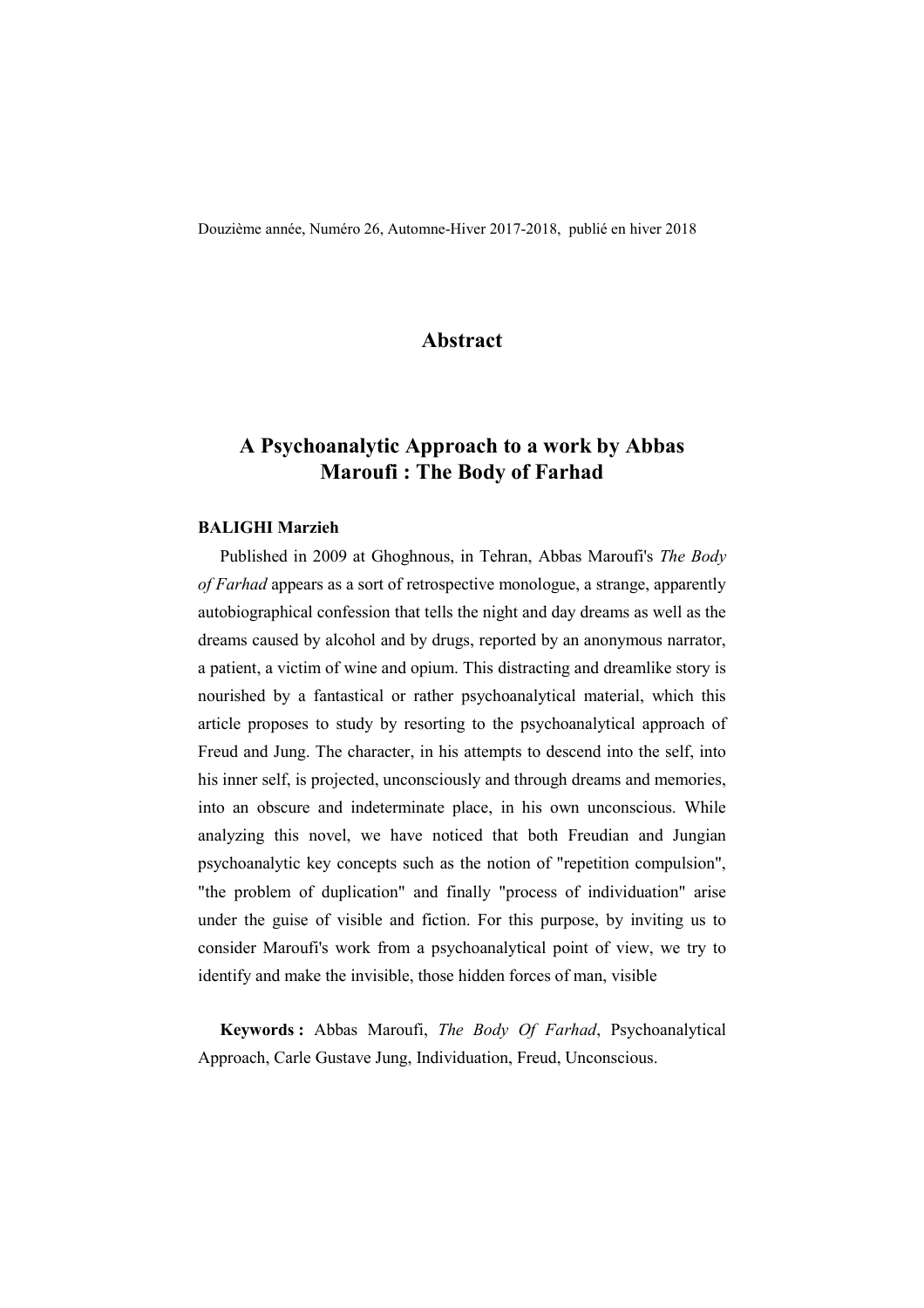# **From a socio-communicative analysis model to the conception of a semantic grammar For a synthesis of the theoretical foundations**

### **BASANJ Danial**

*Grammaire du sens et de l'expression* of Patrick Charaudeau (G.S.E) is a grammar that gives primacy to *meaning*, in relation to *form*. It follows, therefore, an onomasiological approach in the methodological application of the meaning / form dichotomy.

Beyond this purely linguistic position, the conception of such a work undoubtedly emanates from a generalizing awareness of language, in the broad sense of the term. Considering language as a whole comprising meaning, expression and communication, the author of the G.S.E has developed, for almost twenty years, through his publications, a model of socio-communicative analysis.

In this article, first of all we summarize the main lines of the sociocommunicative vision of the linguist-grammarian based on Charaudeau's publications since the last twenty years of theoretical conception work, and then we try to examine this model of analysis in the overall structure of his G.S.E theory.

**Keywords** : Socio-Communicative Analysis, Grammar, Onomasiology, Communication, Language, Meaning, Form.

# **Study of the affinities and differences in the lexical characteristics of French spoken in North America (Quebec, Acadia, Louisiana)**

#### **DOLATABADI Hadi**

Since French is spoken on all five continents, it does not always have the same face and the same features in the entire French-speaking world. North America is one of the linguistic areas of the Francophonie, with particular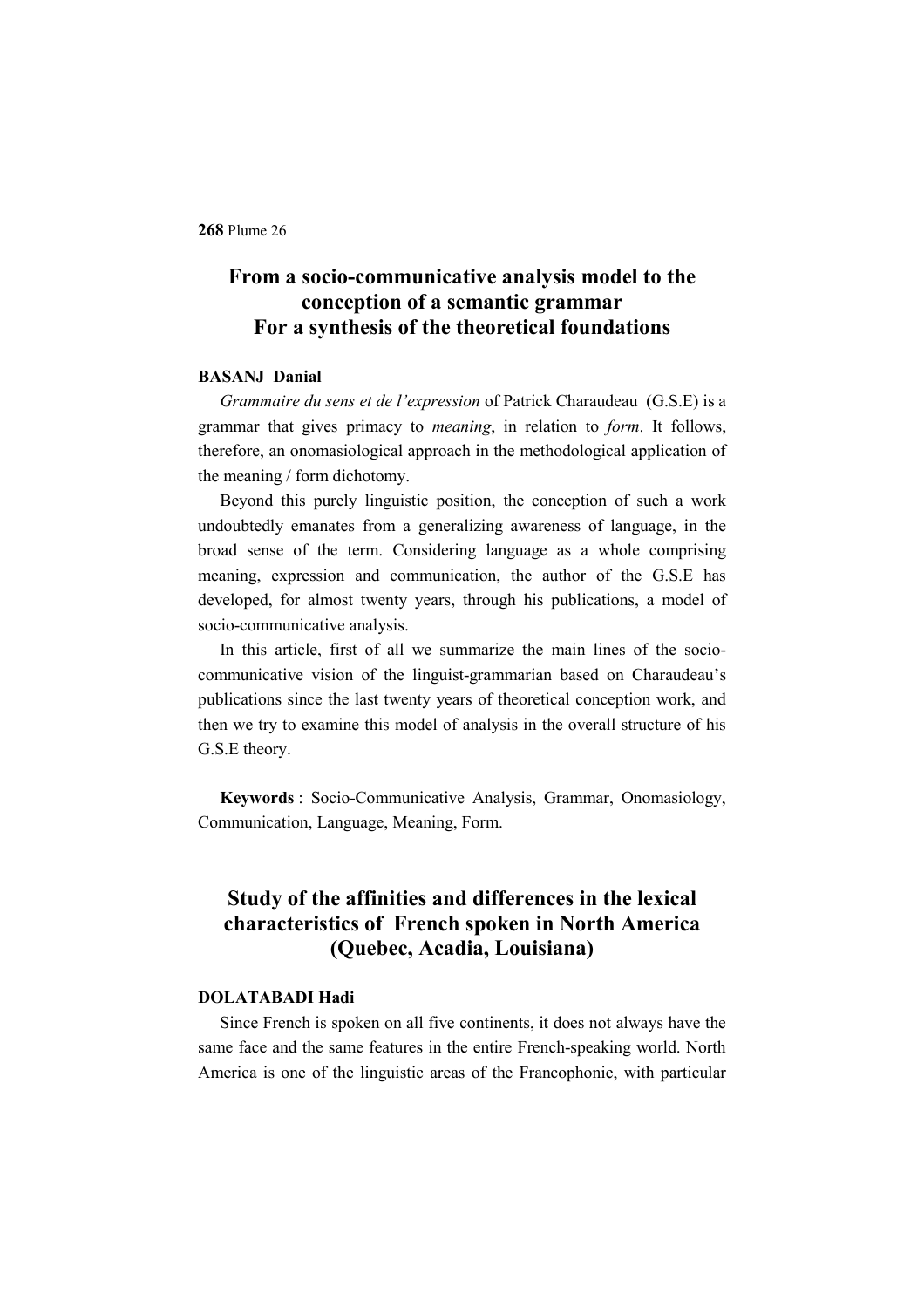interests for linguists who seek to study regionalisms and lexical features highlighting cultural and linguistic diversity within the Francophonie. The study of the affinities and divergences of the lexical characteristics of spoken French in Quebec, Acadia and Louisiana is of interest in this article in order to examine the plurality of the French-speaking North American space. Many examples that we categorize at lexical and semantic level support our discussion and present the lexical richness as well as the diversity of North American French"s".

**Keywords :** Francophonie, North America, Lexical Features, Regionalism, Contrastive Lexicology.

## **« This idiotic form of boring apogee » Regarding to Solange Bied-Charreton novels**

#### **GILLON Jean-Yves**

Solange Bied-Charreton (born in 1982) has already published three novels, in 2012, 2014 and 2016. She can be qualified, without reducing her to this quality, as a "novelist of contemporary life". This essay analyzes, in the order of their publication, her three novels, with the prospect of a better understanding of some doubts and questions that worry our contemporaries. It also tries to show how a novel can highlight, with its own artistic means, what really feel intimately human beings who live in a certain society.

Mrs Bied-Charreton's novels, although yet not quite well known abroad, are quite interesting samples of the most recent literature. They also feed the literary research when it comes to the question of "social realism" in novels. Novels have their own kind of realism which is not exactly the realism of social sciences or the "reality" of journalism. Literature indeed, looks at human "from inside", so that none of its characters is a mere "social type". In its own way, Literature may provide on inner life of contemporary human beings a kind of understanding that couldn't be obtained by another way.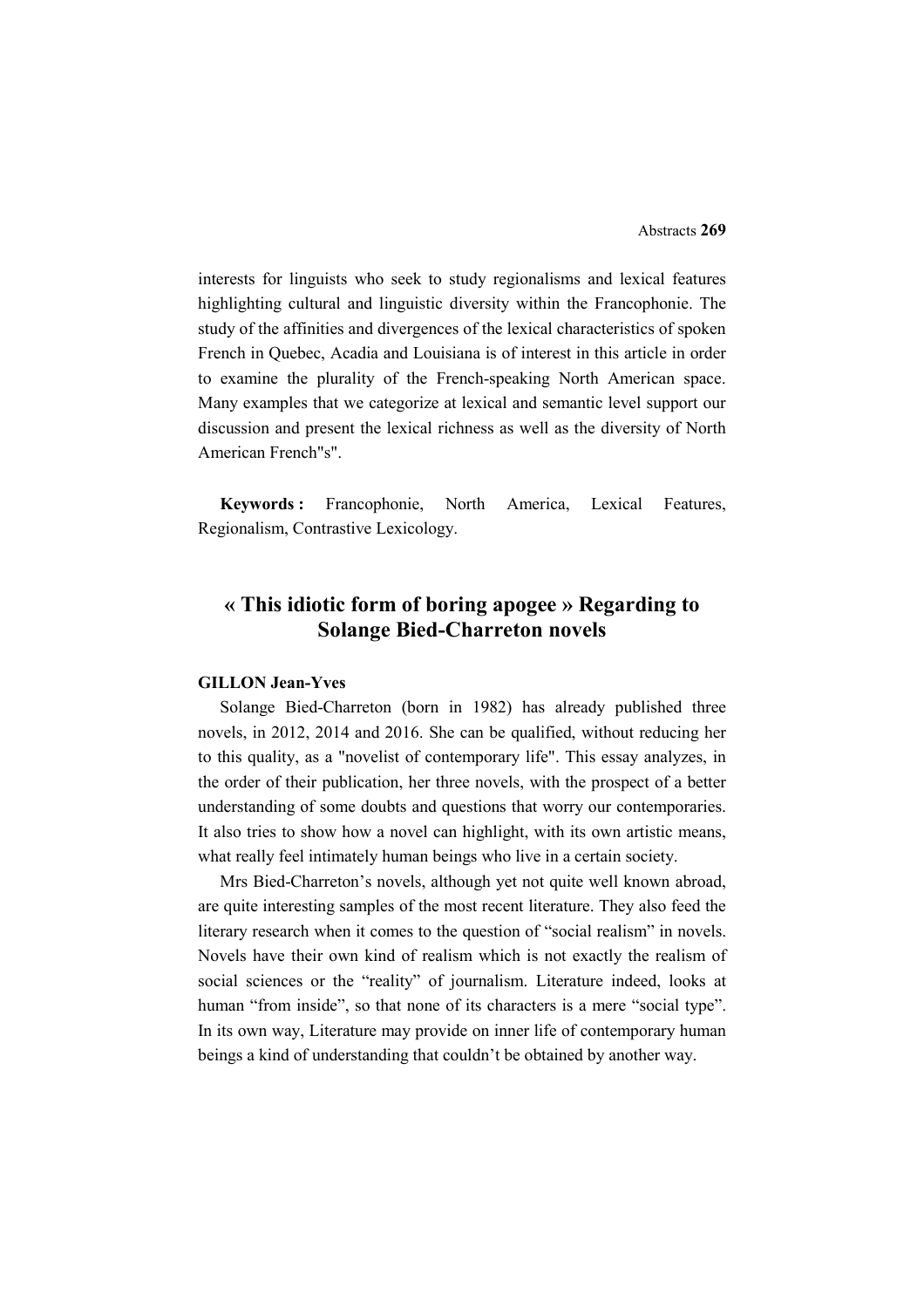**Keywords** : Solange Bied-Charreton, The 21<sup>st</sup> Century Novel, Social Realism, Truth Hermeneutic.

### **The effects of literary reception in the poem "Morq-e sahar" by Dehkhoda**

#### **ISSAIYAN Mokhtar**

The present paper proposes to study the origin and the structure of Dehkhoda's famous poem, "Remember the dead candle! Remember..." In order to analyse this poem, which according to the poet himself can be compared with the best Western poems, we seek the quality that makes the comparison of it with the best poems of European languages worthy. Thus, we have analyzed the criteria of comparison the poems from different languages, so, we have specified the Aruz (metrical elements and rhythms) from Persian and Metric from French language were selected to survey. At last, we compare the Dehkhoda's poem with an eponymous poem by Alfred de Musset "Remember". We examine the effect of the literary reception, which we think has been influenced by Iranian belief, and the appeared poem has both Persian and French poetic arts. That results in a poetic creation that transcends the hermeneutic boundaries of literary traditions without interrupting literary conventions.

**Keywords** : Dehkhoda, Musset, Translation, Aruz, Metric, Rhyme, Strophe.

# **The Collision of two thoughts beyond the time and the place : Henri Cazalis and Omar Khayyam**

### **KHALATBARI Babak**

Henri Cazalis, the French author of 19th century, was fascinated by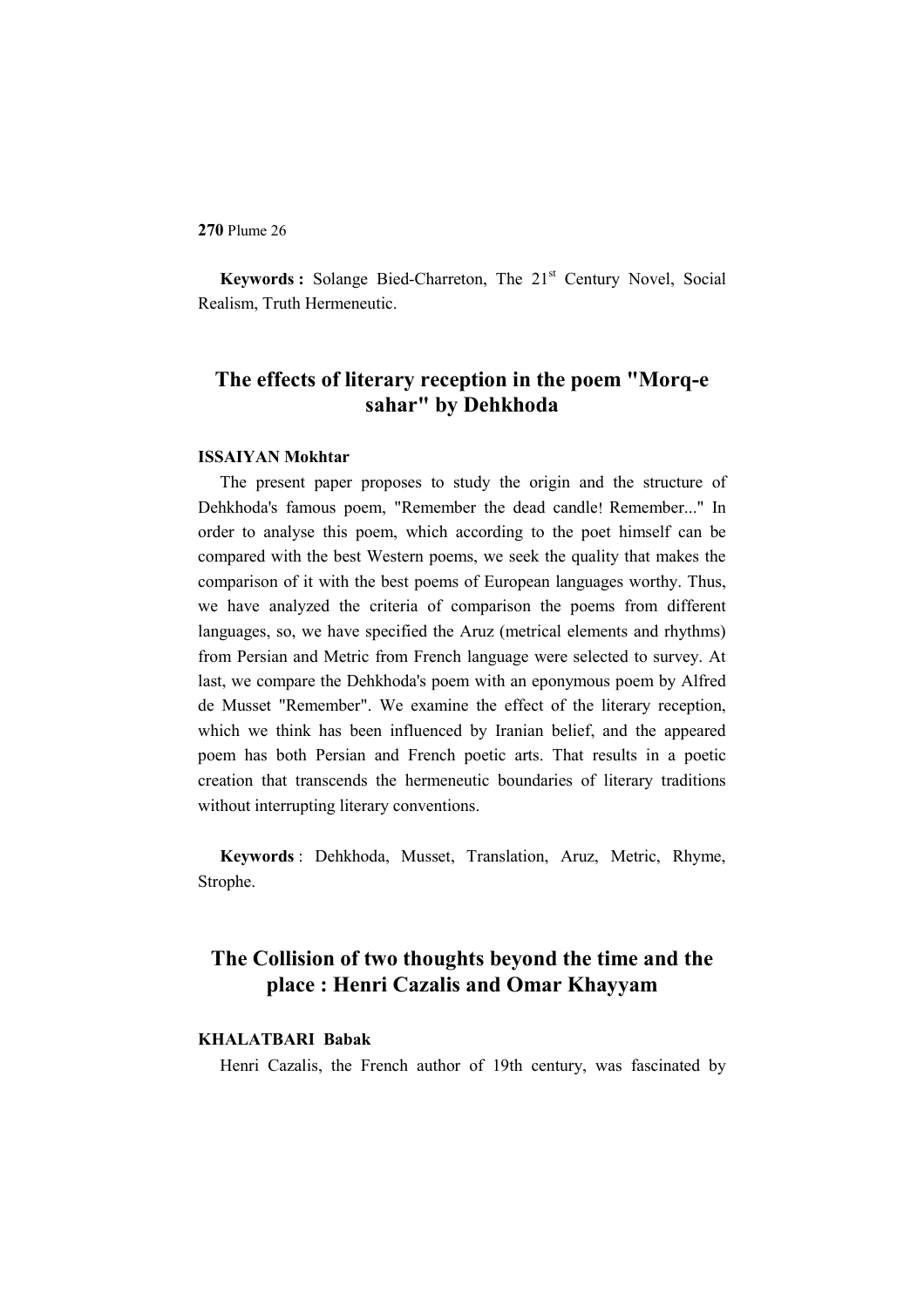oriental literature and philosophy to the extent that it brought him to know some Iranian poets like Khayyam whom was mostly interested in. He tried, therefore, to imitate the form of "Robaei" and it was the only existing example of quatrain as an independent poetic genre in French literature. What would be the problems of considering *Robaei* as an equivalent for *quatrain* in comparative studies?

Cazalis who was not well versed in any oriental language had a chance to read the translations available at the time, that of J.-B. Nicolas and E. FitzGerald. By ignoring the wrong translations and interpretations of J.-B. Nicolas, Caazalis understood the true essence of Khayyam thoughts and discovered the great similitude between the Iranian poet thoughts and his own. This article suggests that, Cazalis succeeded to apprehend Iranian poet thoughts due to resemblance of Khayyam's pessimism to his own system of thoughts. Could we, then, conclude the influence of Khayyam poems on Cazalis' work? In present paper, through philological study of these two poet-philosophers, we tried to demonstrate that this kind of *influence*, which is one of the branches of comparative studies, in an intellectual level, is not actually possible without common grounds of *reception.* 

**Keywords :** Cazalis, Khayyam, Influence, Pessimism, East, West, Comparative Literature.

# **An expressive heterogeneity : case study "textual islands" in the novel of** *A life* **in Maupassant**

#### **MOHAMMADI AGHDASHI Mohammad**

In this article while, we carefully looking at the linguistic concept of the "textual islands" words or sentences within the quotation marks, also we are thinking about the heterogeneous speech of narrator of the story beyond the novel of *A life* in Maupassant . It is clear that in the second half of the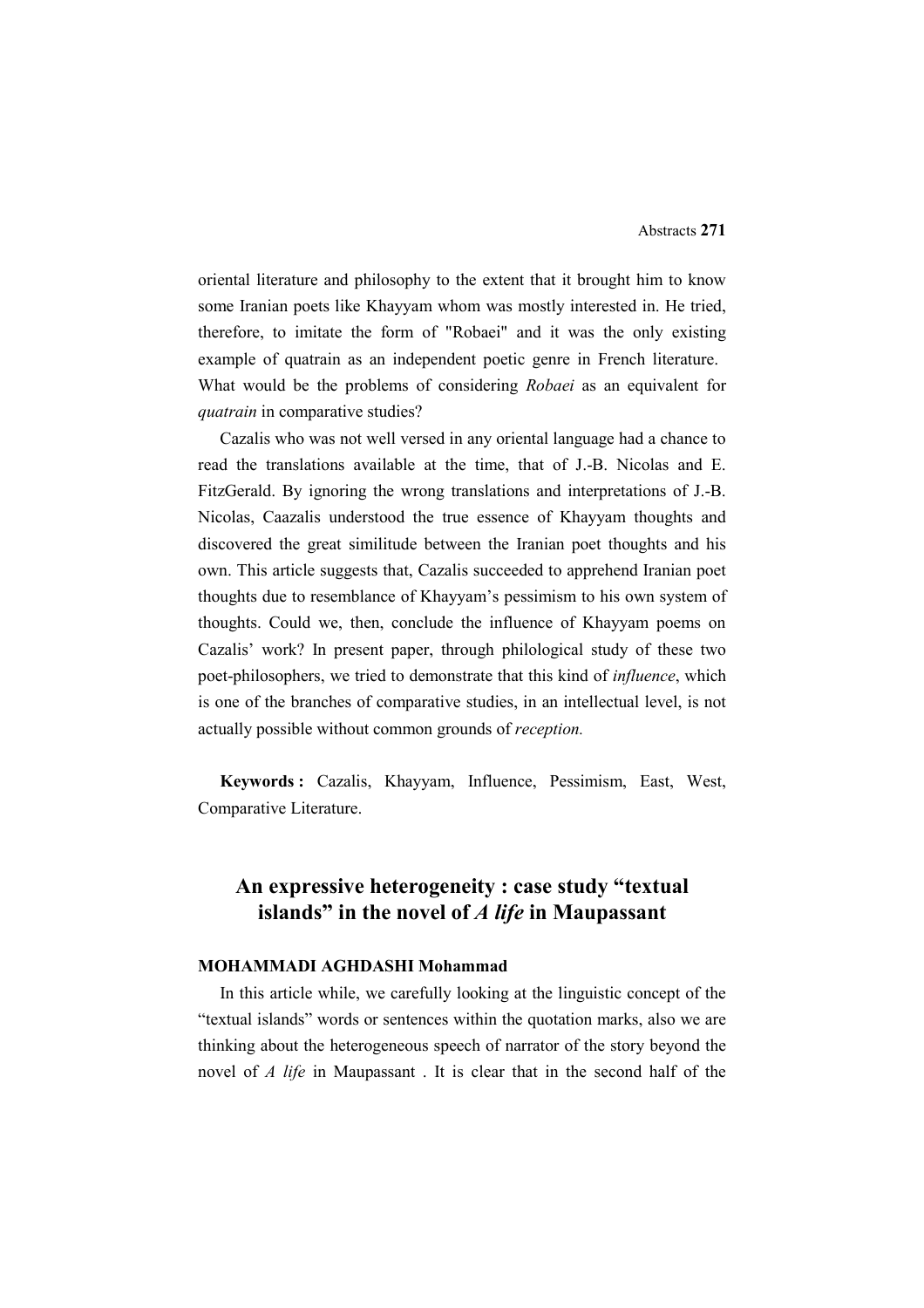nineteenth century in France after Gustave Flaubert, the evolutionist writer and creator of *Madame Bovary's* story, novel and novel writing strongly influenced by linguistic issues such as presence of another voice in author's words, and it must be acknowledged that Maupassant in creation of a life strongly followed by modernity of Gustave Flaubert in the field of narrative techniques. In this literary work, the quoted narrative words with quotation marks in different syntactic forms such as direct speech and indirect speech with very high frequency attracts the reader's attention. It is worth noting that the narrator of the story creates new characters in the story with the help of textual islands, which are narrators' transmitters for his emotion and concern in any possible way, as a result that clarity of the author's words gets complicated with serious ambiguity and consequently the discourse analysis becomes more difficult and it requires more attention.

**Keywords** : Narrative Speech, Polyphony, Heterogeneous Speech, Self-Referential Discourse, Speech Ambiguity.

# **Post-colonial study on** *The Wretched of the Earth* **by Frantz Fanon And** *The Occidentalized* **by Jalal Al-e Ahmad**

### **MOUSSAVI Nassibeh**

*The Wretched of the Earth* by Frantz Fanon, an essayist from Martinique, provides the possibility of studying the psychological effects on colonized nations. On the other hand, the Iranian author, Jalal Al-e Ahmad who did not however live under a colonial system, presents the colonialism in the form of a cultural imperialism in his book *The Occidentalized*. A comparative analysis on both works proves a common approach to colonialism, postcolonialism and occidentalized between the both authors. The objective of the current article is, firstly, to review the history of colonization and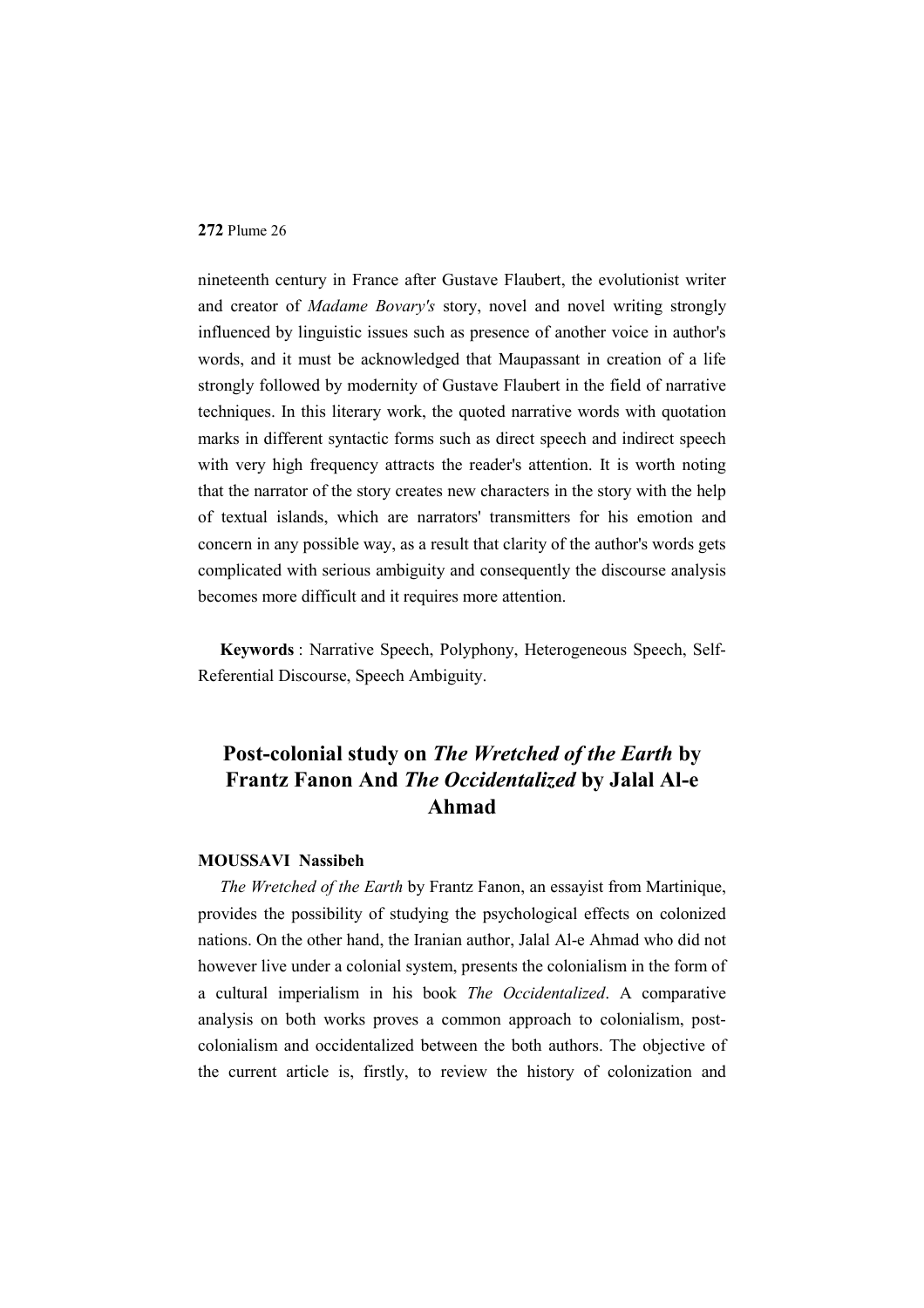occidentalization. In the following, based on the ideas of postcolonial and comparative literature theorists such as Edward Saïd and Jean-Marc Moura, the sociocultural contexts of the books will be analytically studied to present the impacts of colonialism and occidentalized on the culture and the literature of a society. This study will study and compare the specific approaches and solutions of Farntz Fanon and Al-e Ahmad to overcome these impacts.

**Keywords :** Colonialism, Post-Colonialism, Imperialism, Occidentalized, Frantz Fanon, Jalal Al-e Ahmad.

# **Law and Literature : an interdisciplinary study of Lady de Staël's, Lady de Salm's and Lady Genlis's works**

#### **SHARIF Maryam**

#### **CHAVOSHIAN Sharareh**

The present article proposes an interdisciplinary study of one of the major French Revolution issues, which is "the happiness of modern individual". Literature either as a philosophical thought or as fictional platform tries to respond to individual and social needs, in order to help them to realize their ideals. The commitment of juridical and philosophical agents in sociological, political and ideological issues of their era is obvious, but for recognizing their social positioning and literary reaction to different concerns, one or the selection of their works should be studied and clarified. That's the reason that we first made a brief study in jurists and writer-philosophers' opinions about divorce as the guarantor of the individual happiness, then, we have studied some of nineteen century's writers' fictional texts to show how happiness depends on political, religious and ethical characteristics in their opinion.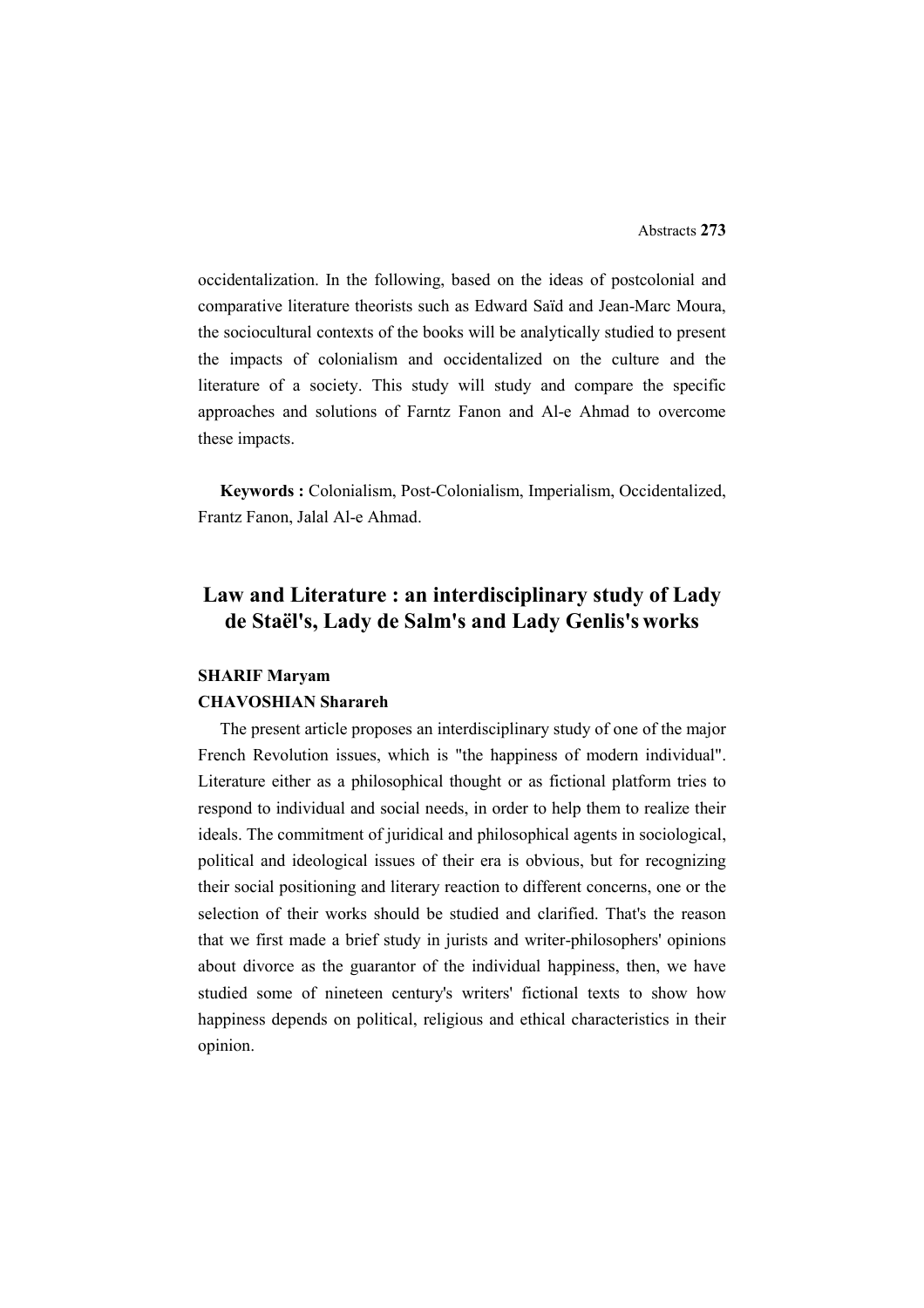**Keywords** : Law, Literature, Divorce, Happiness, Politics, Religion, Ethics.

# **The semantic challenges related to the Location of the connectors Didactic and translational applications in Persian context : Case study : "Ainsi"**

### **SHOBEIRY Leila**

In French language, adverbs and conjunctions play an important role in cohesion the coherence of the text ; i.e. on the semantic structure of the text. Therefore, it may be argued that a change of place of these linguistic elements, of a grammatical morpheme, on the syntagmatic axis may lead to a modification in the meaning of the sentence. In present article, we study the semantic-linguistic issues relating to the different uses of French conjunctions and their subcategories such as ; *so, as well as,* etc., compared to their locations in the sentence.

The results of this research will then lead to two different practical implications : one in the teaching-learning of the conjunctions in the courses of French as a foreign language, and the other is related to pedagogic or professional translation. Obviously, the teacher or translator's awareness of the semantic shifts arising from the location varieties of the conjunctions of our study will bear fruit in their pedagogical and translational practices.

**Keywords** : Conjunction, Adverb, Translation, Meaning, As Well As.